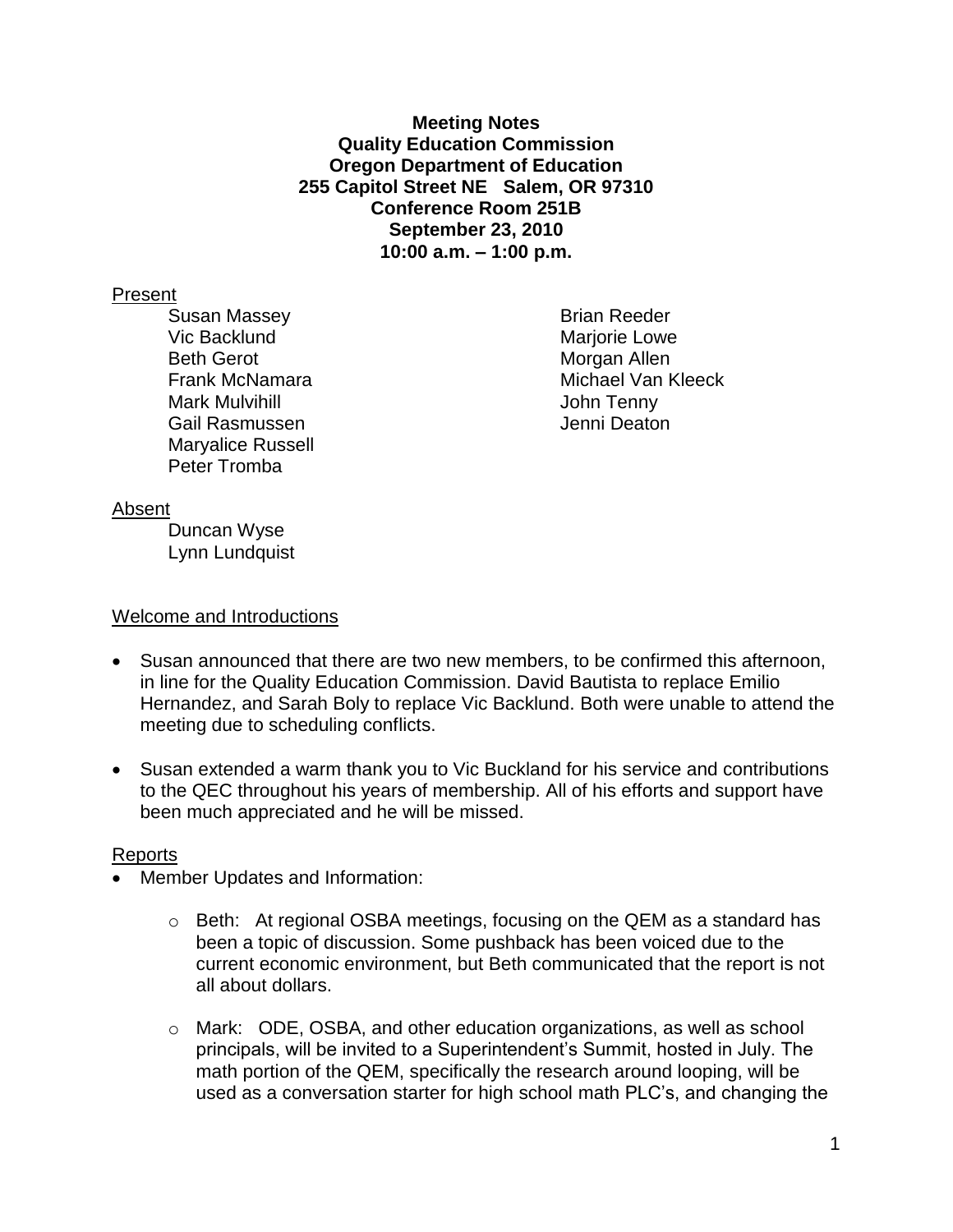image of the QEM from unattainable to being a valuable tool and resource will be stressed.

- $\circ$  Gail: OEA is investigating/planning a symposium around innovation in schools; focusing on the great things happening within our schools regardless of the challenges. It is scheduled for November 6<sup>th</sup> at the Tigard Embassy Suites. More details will be emailed out to Commissioners at a later date.
- Visitor Updates:
	- o John Tenny: Retired Director of the School of Education at Willamette University. He has taken on re-writing a data software program that provides valuable feedback for teachers. The data produced serves as professional development for educators.
	- o Michael Van Kleeck: Recently purchased an iPad, which opened his eyes to the potential benefits of this device for teachers in the future. All information would be stored in one convenient place, and software tools could be added to help teachers identify trends in their classroom.
	- o Morgan Allen: Replacing David Williams at OSBA; will continue to attend future QEC meetings. OSBA is making an effort to bring educational discussions with legislatures back to the QEM, with a focus on the long-term benefits.

Steve Lamb informed Susan that the QEC was invited to have a table at the OSBA Convention, early Sunday morning.

Mark asked if the QEC had ever presented at the OSBA Convention, and Susan answered that they have in the past, just not in a long time. It was suggested that the QEC consider presenting at the Spring Convention, with a spin on best practices. This idea was supported by Beth from an OSBA perspective.

- Governor's Office Update (Marjorie Lowe)
	- o The Governor is in the process of "finishing up" his framework of recommendations to share in November
	- o An education panel was chosen to help with the educational portions of the reset package:
		- **To bring endeavors for education to a common table**
		- **Develop commonalities for a more organized legislative session**
		- **Explore best ways to prioritize with constraints on resources and** create efficiencies to preserve dollars for the classroom
	- o We did receive federal Edujobs funds, which have parameters for the use of the money within school districts
	- o Edujobs will be audited similarly to ARRA funds, but will not require as much detailed reporting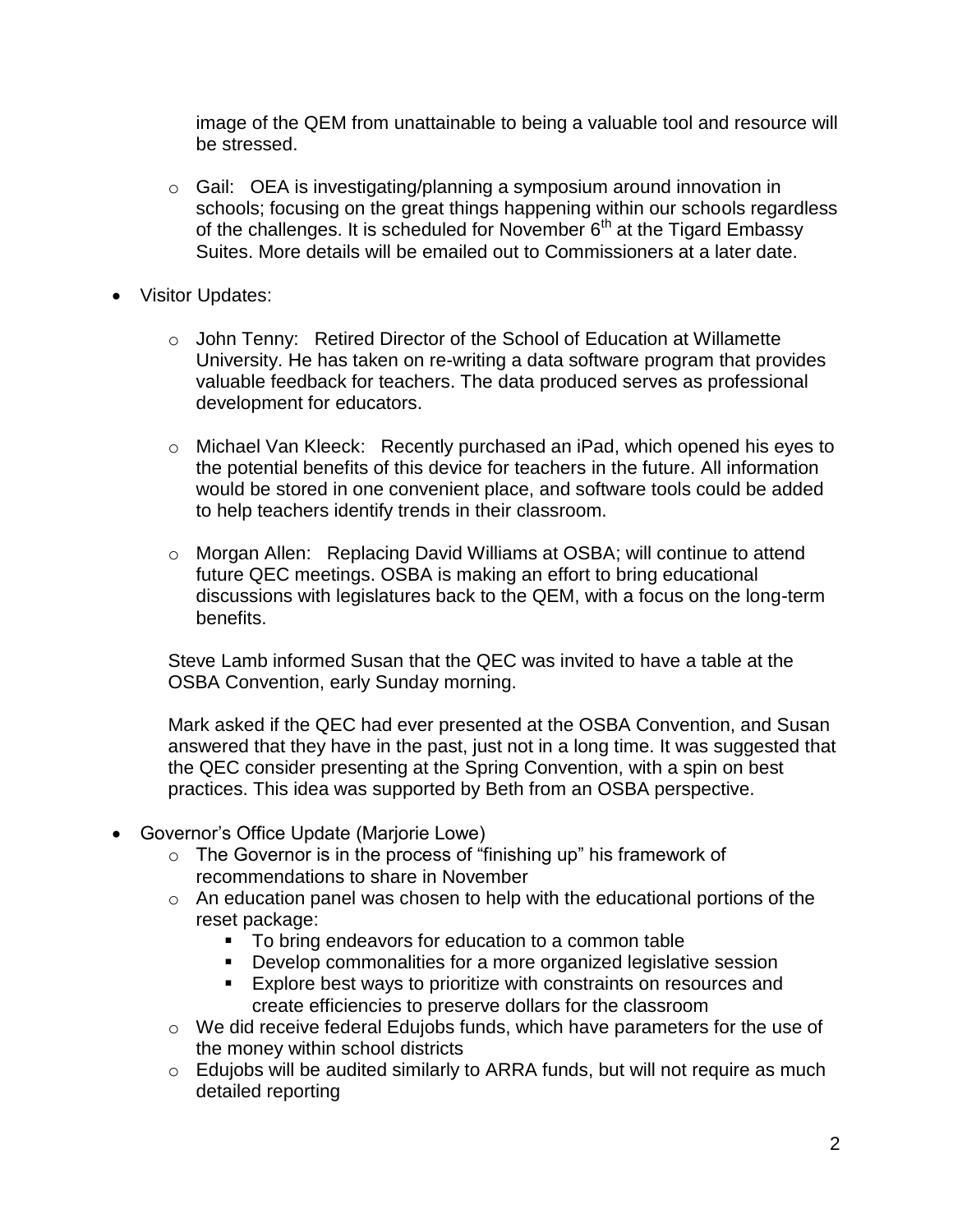- $\circ$  These funds are plugging a critical hole for this biennium
- o Marjorie will be completing the MOE for the funds mid-November
- o No easy answers for school districts right now: funding will be very difficult when the federal dollars are gone
- o The next forecast, which will serve as the basis for the Governor's recommended budget, will be the end of November
- Legislative Update
	- o Autumn Wilburn has replaced Morgan Allen as the Legislative Liaison in the Superintendent's Office. She plans to attend future QEC meetings and present a short legislative update. Autumn was unable to attend this meeting due to scheduling conflicts.
- Next Steps for the Commission and QEM report:
	- o Summary of last meeting's discussion:
		- The "big three," COSA, OEA and OSBA to provide an evaluative analysis of their thoughts on the report
		- **Provide links to the report on critical websites**
		- Create and market the report in a more user-friendly way for school districts
		- **Ensure that the group is aligned to tailor the QEM report to the** legislative audience as appointed in the charge to the Commission
		- **Focus on simple readability**
		- Develop a feedback loop; how the report is helpful, where to improve, etc.
		- What happens to the report now, and what will we do in the next cycle 2 years from now?
	- o Maryalice's suggestion for dissemination is to strategically place the report where people will review; possibly on agendas for regional OSBA meetings and as a discussion point with COSA for Superintendent's meetings?
	- $\circ$  Gail agreed that there should be more intention with the report, and the Commission should embrace the opportunity to partner with education groups and organizations to communicate the QEM message.
	- o Mark proposed the goal of developing an annual communication plan that would first of all include the identification of audiences to communicate the message to.
	- $\circ$  Frank shared that the Commission has had effective communication panels in previous years to help with this work of dissemination.
	- o The QEM executive summary could be extracted and "dressed-up"/made attractive so folks would want to read it. Pull out particular bullets of interest to highlight relevance for audiences.
	- o Attach a cover message with a link to the executive summary for emaildissemination.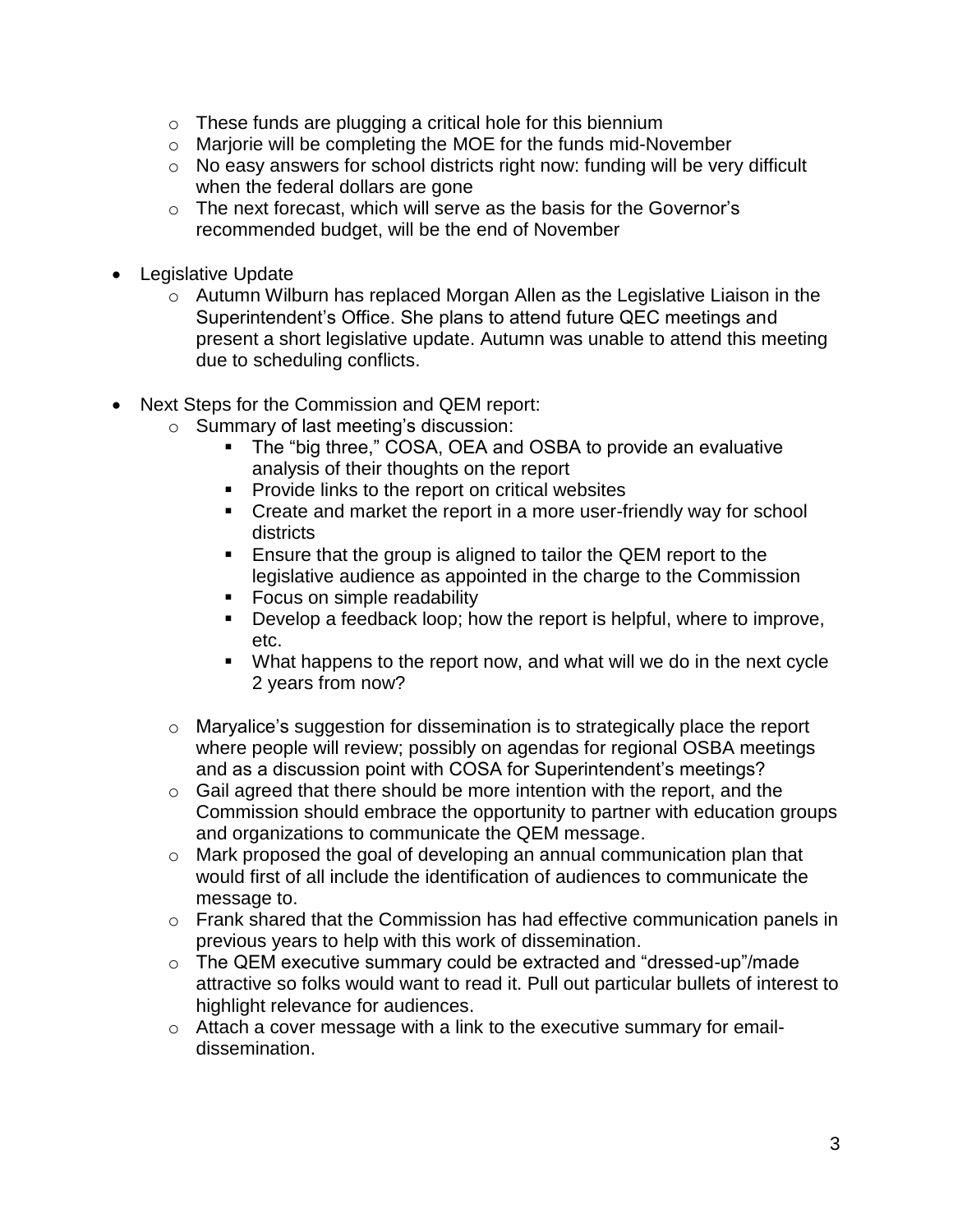- o A short-term subcommittee will do the heavy lifting for communications:
	- Committee: Beth (co-chair), Maryalice (co-chair), Mark and Gail
	- **Timeline and Assignment: By the October meeting, have a** communication's plan to be rolled out after the next meeting
- o Mark proposed looking into the possibility of meetings by phone utilizing a VTEL system. This would be especially helpful in the winter months when travel is difficult.
- o Projects for Next Cycle:
- o Mark presented the idea of focusing on increased efficiencies and integrating services. As an example, he mentioned school facilities and custodial grounds maintenance. This is an area where schools don't really know how many custodians/groundskeepers to have, as there is no standard. The general theme for this specific example would be the efficient use of resources around custodial/grounds maintenance activities.
- o Maryalice suggested looking at building square footage and job responsibilities based on location and need to determine the distribution of duties on an equitable basis (this is the system used in the McMinnville school district).
- o Most school districts do not land for these topic areas (business services, food, maintenance, etc.) because they do not have data to determine what to keep and what to cut.
- o Peter added to the idea of focusing on efficiencies by stating that the only "sacred cow" is classroom teachers and class size; making teachers more efficient, which may involve the implementation of educational technology.
- o The QEM is primarily based on brick and mortar schools: what about the growing virtual school movement?
- o Beth mentioned that we must look at the effectiveness of alternative educational tools for students that could be learning just as much or more in settings other than the traditional classroom (virtual avenue). What would be the possible cost savings?
- o Mark has interest in researching how many high schools integrate community college or four year universities with OTM/OOAT.
- o For the next round of the best practices panel, Frank mentioned a body of work around the resource challenge to parade for legislatures and school personnel.
- o Part of the communication's plan could be to solicit suggestions of efficiency areas directly from school districts; this would create anticipation for the data and results that would be presented in the next QEM.
- o What useful information could the QEM provide for schools?
	- Maryalice suggested how we're moving student learning forward. Address instructional strategies and standards for skill sets. Also touch